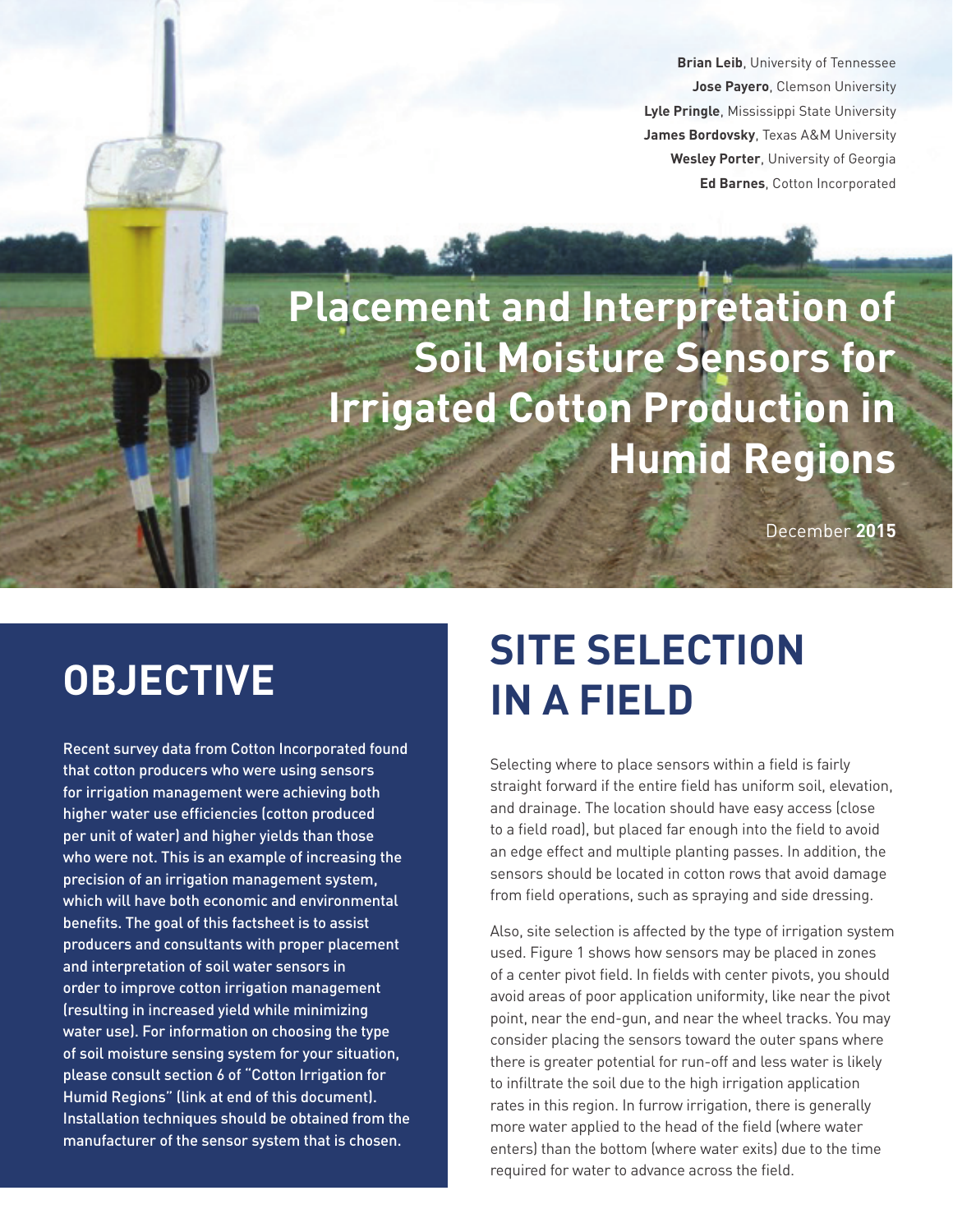### **Figure 1: Sensor Site Selection**



Initially, sensors should be placed in the head and bottom quarters of the field to determine the adequacy of irrigation across the field. In placing sensors at the head and bottom of a furrow irrigated field, be sure to avoid wet areas caused by leaky pipes, water seepage from head ditches, and low lying areas where water backs up in the row due to slow draining tail water ditches. Once irrigation practices have been adjusted to provide better infiltration uniformity down the furrow, a single sensor location can be located ½ to 2/3 of the way down the row for irrigation scheduling in graded fields. Even though subsurface drip irrigated fields should be designed with high uniformity across drip lines, it is important to avoid low areas that the drip lines drain to when the system is turned off and areas near connections that can potentially leak.

Site selection is more complex when soil type and drainage patterns vary significantly across a field. A simple approach has been to identify and place sensors in the soil with the lowest water holding capacity (WHC). The rationale being that if this portion of the field is kept well watered, then the rest of the field will also be well watered. This approach works well when: the water resource is nonlimiting and inexpensive, all the soils within a field are well drained, and the crop responds well in all growth stages to a high level of readily available water. Evidence suggests irrigated cotton yield is improved by managing stress early in its development (also referred to as controlled stress, regulated deficit irrigation, and primed acclimation). Irrigating according to the lowest WHC soil (if it is a small

portion of your field), would optimize yield in that portion, but lose yield potential in the majority of the field. A better approach is to place sensors in the predominant soil type in order to get optimum yield for a majority of the field. However, lower WHC soils provide a greater increase in yield from irrigation than higher WHC soils which have a lower rate of yield loss from over irrigation. In a situation where the low WHC soil makes up 30–40% of the field, it may be best to irrigate based on the lower WHC soil, even though it is not the predominate soil type, because the yield gained will exceed the yield lost.

An alternative approach would be to place sensors in the major soil types and/or drainage patterns, limiting the number to three or four areas. With sensor information from the entire field, a better decision can be made on when to irrigate the entire field. Having sensors in the predominant soil/water zones will also promote the appropriate adoption of Variable Rate Irrigation (VRI), which provides the ability to irrigate each zone closer to its optimum yield potential. We often think of VRI as being limited to center pivots with "section control" allowing for hundreds of zones. Multiple zones can be accomplished with all irrigation types with varying degrees of zone delineation. Low cost VRI can be accomplished by: speed control in center pivots, zone valves or drip line valves in subsurface drip, and gate valves in furrows.

Thus far we have mostly discussed placing sensors on the basis of WHC, which is strongly correlated to soil texture; sands having low WHC with silts/clays having higher WHC. Another important factor is drainage, which is strongly related to terrain. Hill tops tend to have deep, well-drained soils, while bottom soils tend to also be deep, but not necessarily well drained. In the middle, the side slopes can be eroded with shallow soils and have less ability to infiltrate water due to ease of water movement down slope. Yield maps from fields with this kind of terrain can reveal much about water management. In dry years, the bottom soils perform well without irrigation, but irrigation can still increase yields while the hilltops and side slopes require a high level of irrigation to obtain high yields. In wet years, the hilltops perform well without irrigation with some irrigation helping yield, while the bottoms may have reduced yields from waterlogging, in which case irrigation can be detrimental. Therefore, terrain and drainage patterns should be considered *in addition to* soil texture and water holding capacity when determining where to place sensors.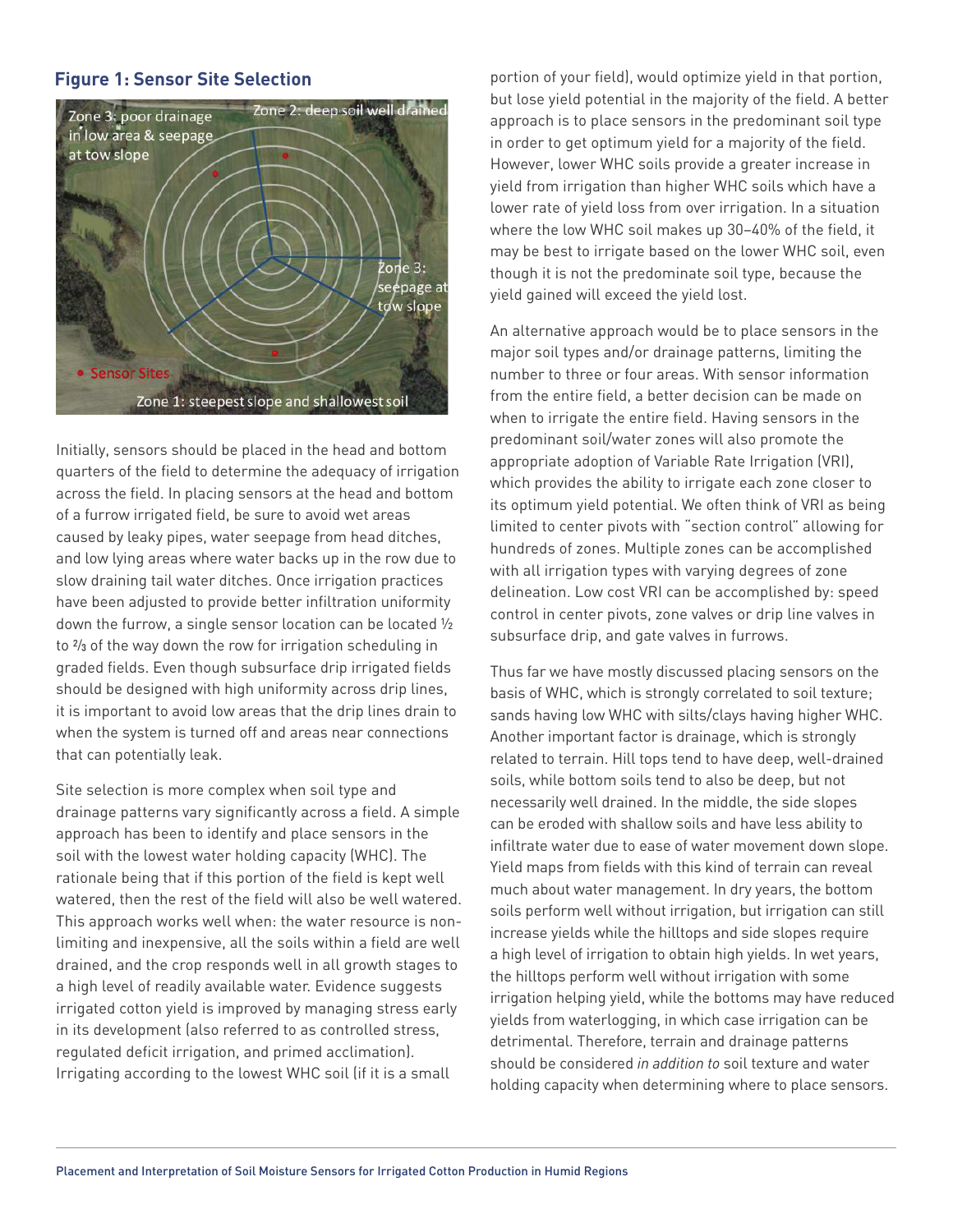## **PLACEMENT IN A SOIL PROFILE**

During the growing season, the soil profile does not dry or rewet uniformly, so more than one sensor is needed to evaluate the water status of the entire profile. Initially, you are more likely to see the sensors near the surface dry out before deeper ones. Even when roots have fully developed, cotton will first use the more easily available water at the top of the root zone where the rooting density is highest. As the growing season progresses and rainfall occurs, or irrigation is applied at rates lower than cotton water use, you may see a reverse relationship with the upper sensors rewetting while the deeper sensors become drier. If your goal is to develop a managed level of stress to increase cotton yield, these kinds of wetting and drying patterns are to be expected. A word of caution: if the stress is too severe for a given soil type, yield reducing stress can occur. Furthermore, any irrigation system failure during a time of managed stress could delay irrigation and also result in yield loss.

Sprinkler irrigation applies water similar to rainfall, in a vertical direction. However, furrow and subsurface drip have two dimensional wetting patterns with vertical and lateral water movement dependent on soil texture and soil layering. Generally, more water moves laterally in a fine textured soil and along the textural interfaces of soil layers. Since subsurface drip and furrow systems generally apply water to the middle of every other cotton row, there are locations in the soil profile that may never receive irrigation water, such as the non-irrigated row middle or the plant row itself. Placing sensors in these areas would show unrealistically low soil water content. At the other extreme, if sensors are placed too close to the drip tube or furrow, they would show unrealistically high soil water content. On low infiltrate rate soils, it may be necessary to irrigate every furrow, and in this case, sensors located in the plant row would be acceptable.

Two sensor depths per location are the minimum required to get a helpful picture of water in soil profile. Three sensors would be better and is our standard recommendation. More than five sensors per location would be unnecessary. Figure 2 shows sensor placement in the soil profile for sprinkler, drip and furrow irrigation



with respect to the plant row. Center pivot sprinklers are most often operated at fast speeds and light application amounts in order to prevent run-off. These light applications do not penetrate very far into the soil profile, requiring sensors to be placed at shallow depths. A deep sensor is still important for understanding water storage remaining in the profile. Subsurface drip and furrow irrigation systems have deeper water penetration patterns, which justifies placing sensors deeper in the profile. A shallow sensor is still important because of rainfall events that do not penetrate deep into the soil profile. Most importantly, drip and furrow sensors need to be placed between the point of water application and the row of cotton to avoid an overly wet or overly dry representation of the soil profile. Extra sensors can be placed in the crop row to better understand soil water content outside of the irrigation zone and to see how far water is soaking laterally. In trying to move water laterally, it can be important to place a sensor deep under the point of application to help minimize water lost to deep percolation.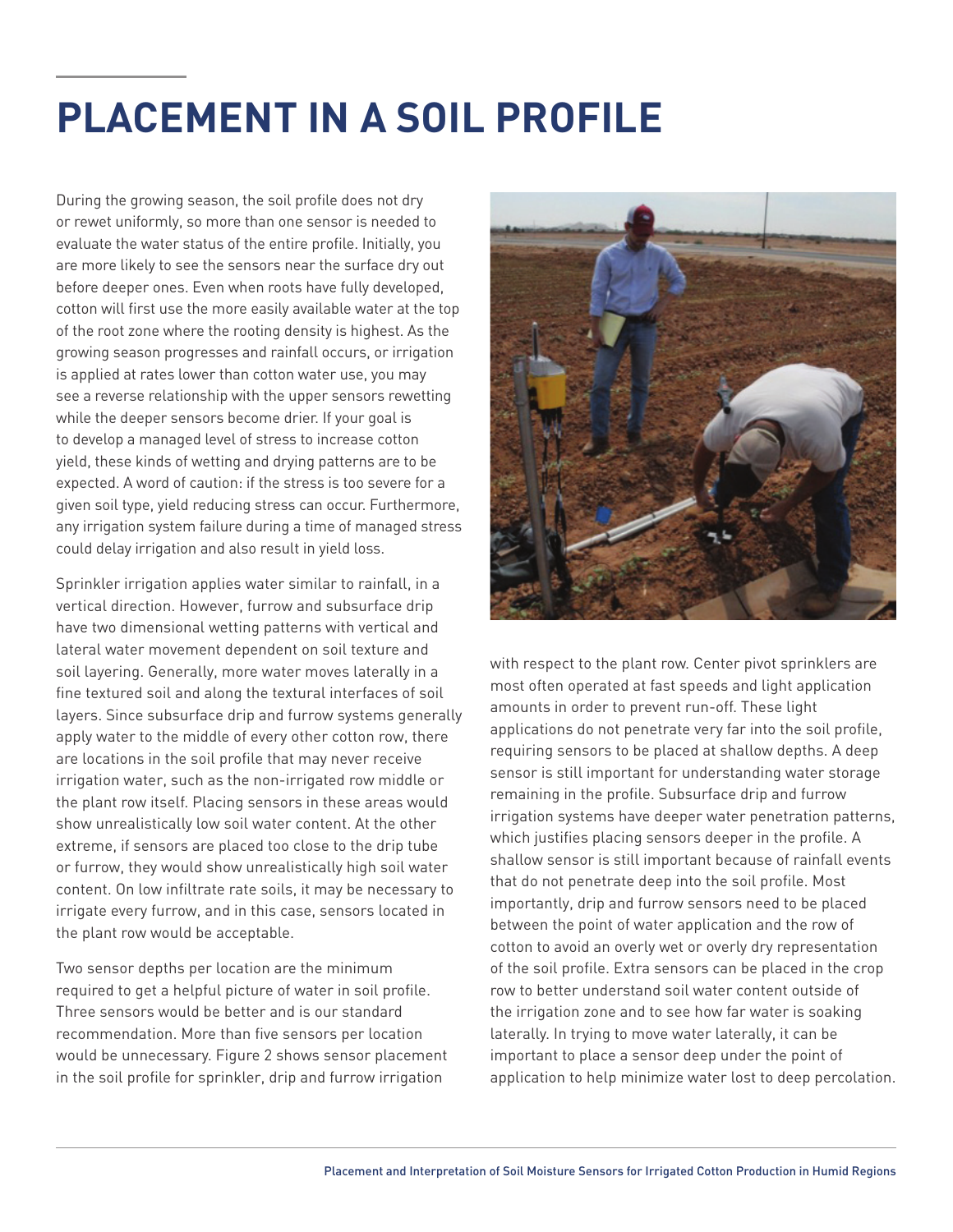# **COTTON IRRIGATION THRESHOLDS**

Most soil moisture sensors measure Volumetric Water Content (VWC—% water per bulk soil) and important soil information like Available Water Holding Capacity (AWHC). Soil saturation, field capacity and permanent wilting point are also published in VWC units. VWC can also be directly related to the amount of water cotton is removing from the soil profile and to rainfall or irrigation that is added to the soil profile. One difficulty with VWC sensors is that irrigation trigger points can be extremely different by soil type. For instance, a silt loam should be irrigated before

it reaches 20% VWC, but this level of water would be field capacity or higher in a sandy soil and not require irrigation. If a VWC sensor is not calibrated for your soil type, you cannot utilize published values of field capacity and wilting point to determine irrigation thresholds. A VWC sensor that is not calibrated could result in values reading 25% when the actual water content is 30%. We recommend field calibration methods that do not require any specialized equipment or soil sampling, but do require observing how your sensors react under certain field conditions.



#### Figure 2. Locating Sensor Systems by Irrigtaion Type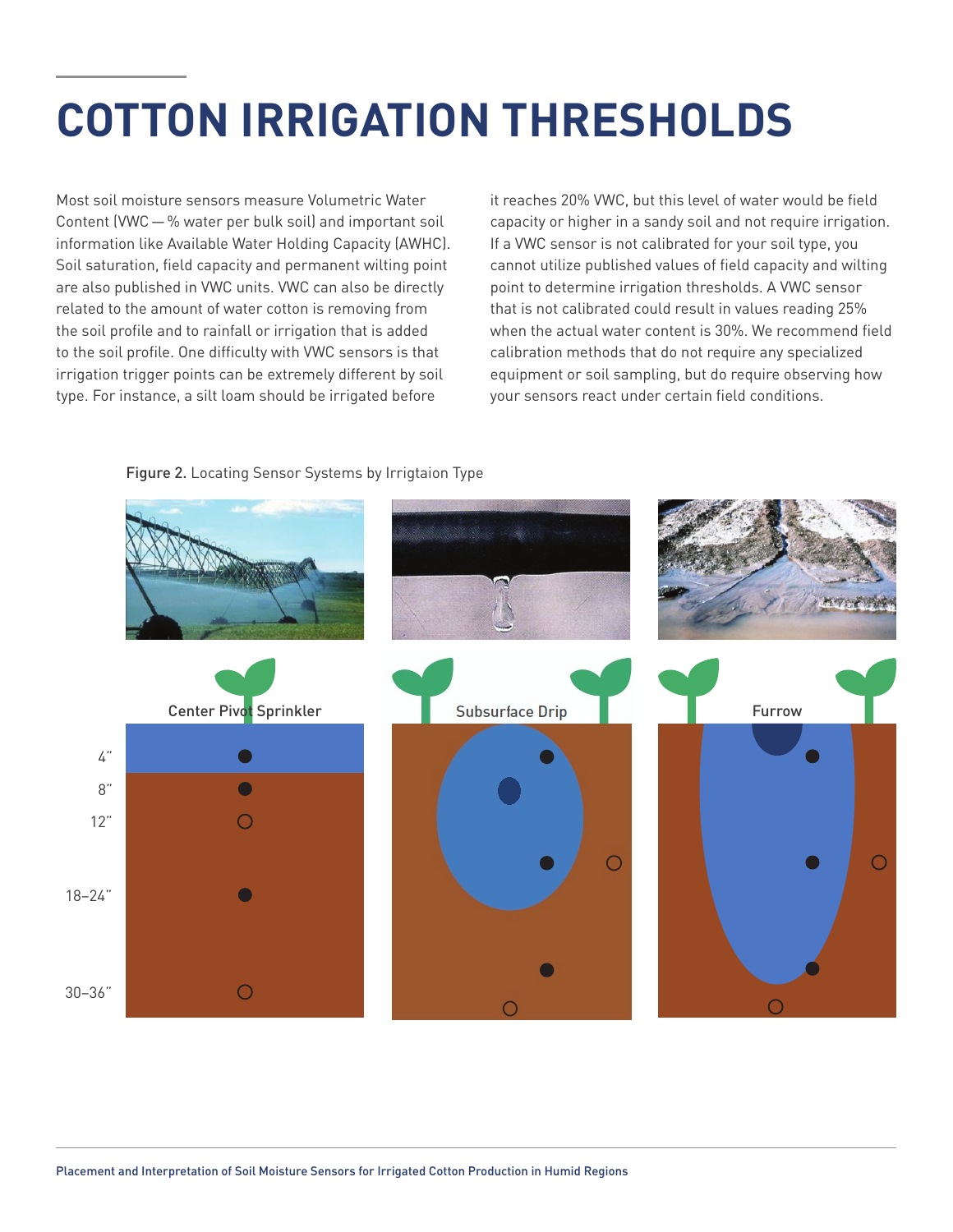The first step is to determine field capacity from sensor readings. It is recommended to do this soon after sensor installation, when plants are small and when wet soil from slurried installation or rainfall allows identification of when rapid drainage stops as the soil comes to field capacity. The next step is to establish the irrigation threshold, below which yield loss can be expected for a particular sensor and soil type. This step is more difficult, but useful estimates can be obtained by:

1) Subtracting a management allowable depletion from field capacity (30 to 50% of available water holding capacity),

- 2) Noting when water is being depleted from deeper sensors in the soil profile, and/or
- 3) Observing when the rate of drying slows down between irrigation or rain events.

An excess slowdown in the rate of drying could indicate that significant stress is reducing crop water use and cause you to increase the irrigation threshold. Figure 3 is an example showing how VWC field calibration methods were applied to a cotton irrigation schedule.

#### Figure 3. Example of Setting Irrigation Thresholds in a Managed Stress Cotton Field

This plot of silt loam over sand (starting at around 30 inches) was deficit irrigated by delaying irrigation until bloom and never applying more than 1-inch of water per week. It was the highest yielding plot in this soil type increasing yield to 1291 lbs of lint per acre as compared to rainfed yield of 786 lbs of lint per acre. About 4.0 inches of irrigation were applied.

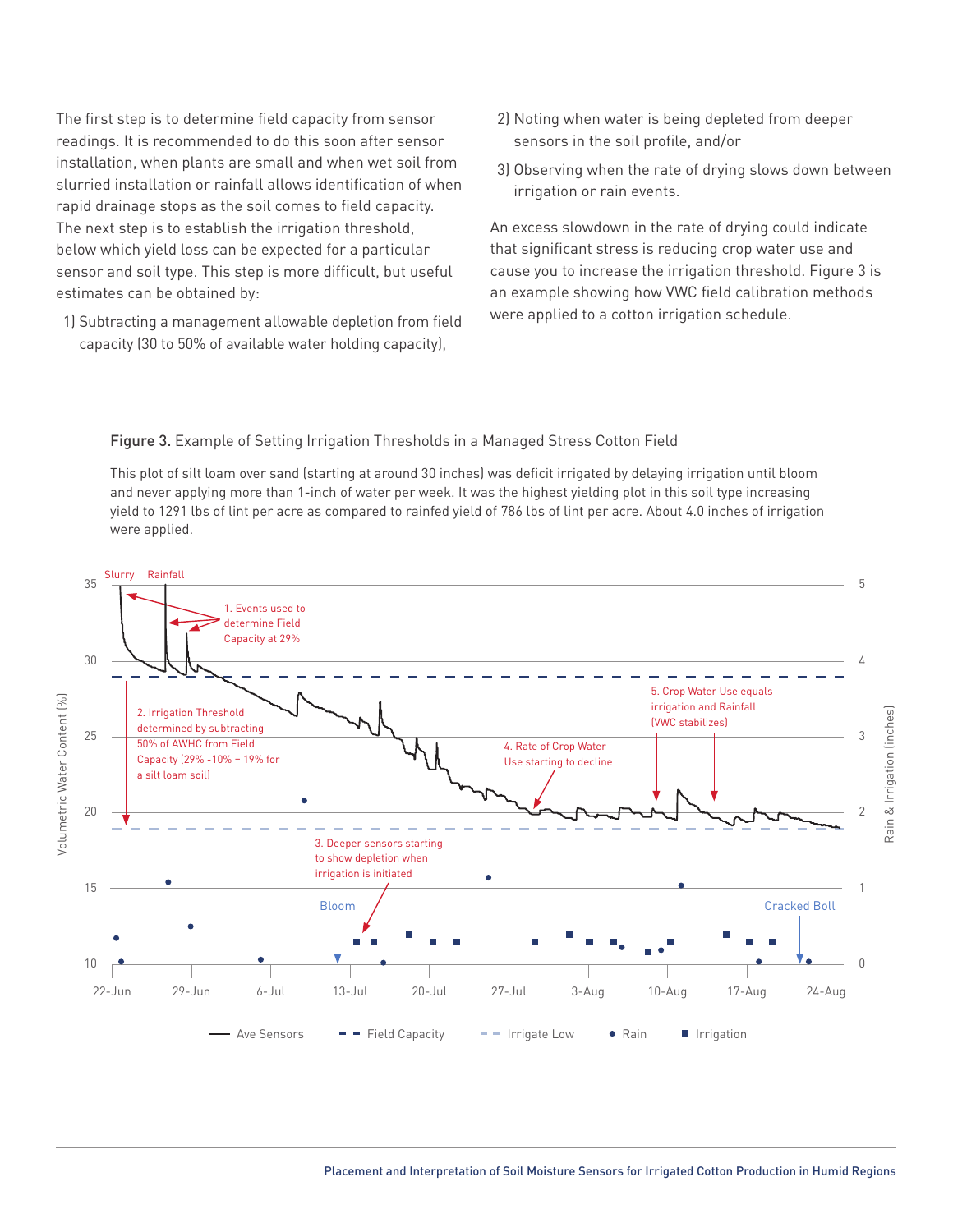Soil Matric Potential (SMP) is another way soil water status can be measured and the unit of measurement is usually kilopascals (kPa) or centibars (cBar). SMP is the opposite or negative value of soil tension, measuring the energy required for cotton to pull water from the soil (a greater negative value means the soil is drier). An important advantage of SMP sensors is that irrigation thresholds are more similar between soil types, creating less concern of misinterpreting sensor readings. Irrigation thresholds and soil status indicators have been published for SMP sensors in different soil types, as summarized in Table 1. Figure 4 provides an example of using SMP based irrigation thresholds in cotton irrigation scheduling. It should be noted that SMP sensors do not respond in a linear fashion to the amount of water in the soil. This means, that in the wet range, a small change in SMP can mean a large change in soil water and, in the dry range, a small change in soil water can result in a large change in SMP. This may make you wonder why these sensors don't change in value very much during some high water use days when the soil is wet, but the good thing is they will change rapidly when the soil is dry and are better at getting your attention when it is time to irrigate. Once they are dry and significant rewetting occurs, SMP sensors might lag in their response

time because water needs to first displace the air in the sensor in order to rewet the sensor.

Some perspective is needed concerning irrigation thresholds. Center pivots and subsurface drip systems are usually operated at high frequencies applying small amounts of water at one time. When you reach a threshold and irrigate, you should not expect the soil water to go up to field capacity because these systems are usually applying water about as fast as it is being used by the crop. You are more likely to see a stabilization of soil moisture around the threshold value without big increases and decreases in the moisture level. For pivots and drip you could choose an irrigation threshold that depletes water without risk of overfilling the profile. These drier levels were chosen to allow cotton roots to use water deeper in the profile, reduce unwanted vegetative growth, and leave soil storage space to capture sizeable rainfall events that occur in humid regions. Furrow irrigation, on the other hand, usually applies more water at one time, and you should expect to see soil water move significantly toward field capacity after irrigation, if the sensors are not too far away from the furrow to be influenced by the water infiltration pattern.

|                                              | Soil Type/Texture |                   |                |                  |                  |
|----------------------------------------------|-------------------|-------------------|----------------|------------------|------------------|
|                                              | <b>Loamy Sand</b> | <b>Sandy Loam</b> | Loam           | <b>Silt Loam</b> | <b>Clay Loam</b> |
| <b>Saturation</b><br>(kPa or cbar)           | $0$ to $-5$       | $0$ to $-5$       | 0 to $-7.5$    | $0$ to $-10$     | $0$ to $-10$     |
| <b>Field Capacity</b><br>(kPa or cbar)       | $-10$             | $-15$             | -20            | $-20$            | -25              |
| <b>Irrigation Threshold</b><br>(kPa or cbar) | $-25$ to $-30$    | $-30$ to $-40$    | $-35$ to $-50$ | $-40$ to $-60$   | $-60$ to $-80$   |

Table 1. Irrigation Thresholds for Matric Water Potential (negative Soil Tension) Sensors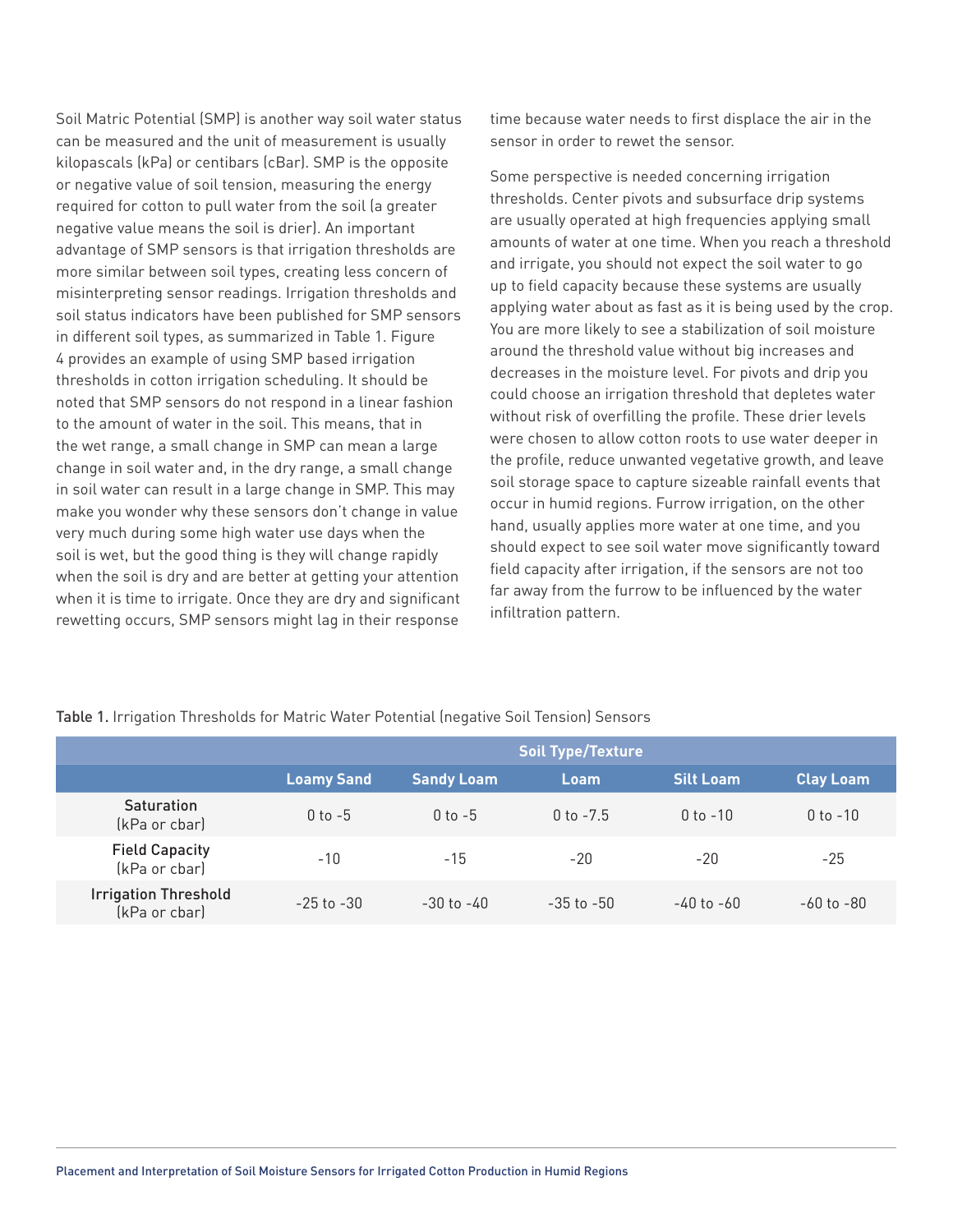Sensor interpretation should be weighted toward the active root zone. Initially roots will be active around the top sensors as the cotton grows. As cotton continues to grow, root activity will progress deeper and deeper into the profile, unless limited by compaction, acidic pH, moisture or other limitations to root growth. Cotton roots are expected to reach the deepest sensors (30 to 36") around bloom to midbloom. Once the roots have reached the deeper levels, upper sensors should be given a higher priority, because roots are generally more concentrated at this location and this is where water is being replenished by irrigation and rainfall. Notice that some of the sensor arrangements in Figure 2 place more sensors in the top foot and weight the readings toward the upper soil region. Be careful if you weight or average SMP sensors, because one dry sensor can have a large number that will make the entire profile look dry.

#### Figure 4. Example of Irrigation Thresholds for Soil Matric Potential Sensors in a Managed Stress Cotton Field

This plot of silt loam over sand (starting at around 30 inches) was deficit irrigated by delaying irrigation until bloom and never applying more than 1-inch per week. It was the highest yielding plot in this soil type, increasing yield to 1291 lbs of lint per acre, as compared to rainfed yield of 786 lbs of lint per acre. About 4.0 inches of irrigation were applied.